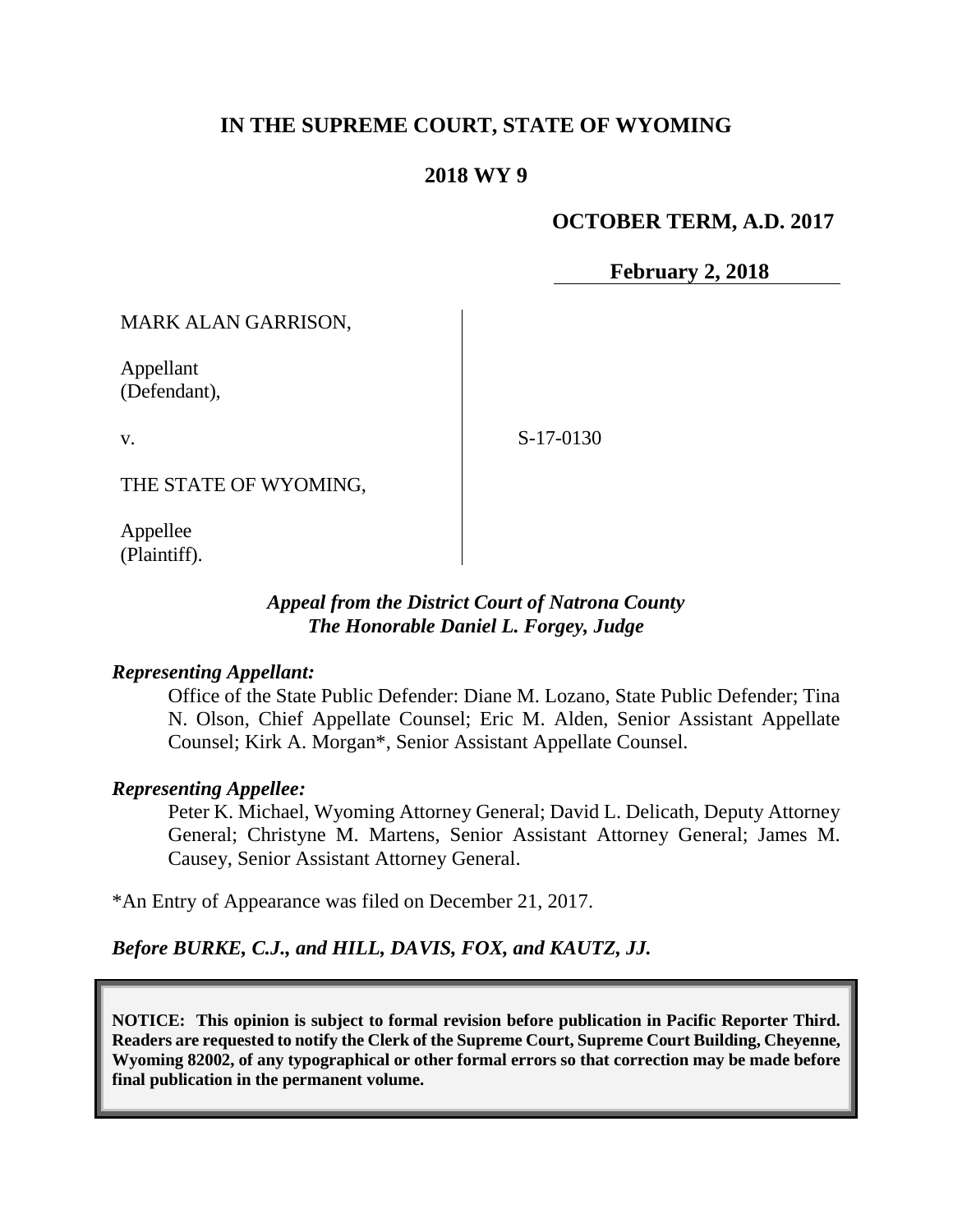## **FOX**, **Justice**.

[¶1] A jury convicted Mark Alan Garrison on a charge of first-degree arson for setting fire to his estranged wife's trailer home. Mr. Garrison alleges that the trial court abused its discretion when it admitted evidence of other acts, in violation of W.R.E. 404(b). We affirm.

#### *ISSUE*

[¶2] Mr. Garrison presents one issue, which we break into two components:

1. Was it plain error when the district court conducted its 404(b) *Gleason* analysis after the disputed 404(b) evidence had been admitted and after the close of evidence at trial?

2. Did the district court abuse its discretion when it admitted evidence of other acts at trial?

## *FACTS*

[¶3] With money she inherited from her mother, Ms. Hendricks purchased a mobile home, furnished the mobile home and bought a 2001 Chevrolet Silverado pickup, a 1999 Dodge Ram pickup, and a 1974 Reinell boat. Shortly thereafter, in early 2011, Ms. Hendricks and Mr. Garrison married. By the fall of 2013, and after a series of violent episodes, the couple had become estranged. In November 2013, Ms. Hendricks obtained a protection order which granted her the use of the trailer home, granted Mr. Garrison the use of the 1999 Dodge Ram, and prohibited Mr. Garrison from contacting Ms. Hendricks.

[¶4] During a snowstorm on the evening of December 20, 2013, Ms. Hendricks' mobile home was consumed by fire. That evening she had gone to pick up her nephew from work; her cat and Mr. Garrison's bird were inside the home; and a dog was tethered to the front porch. Paula Houlberg, Ms. Hendricks' neighbor, testified that she saw the fire in its early stages on the front porch of the home and that it spread "like something had been poured . . . following a trail" to the front door and then to other parts of the home. It was later determined that gasoline appeared to have been poured on the porch and inside the front door of the trailer. The fire investigator eliminated other potential sources for the fire and concluded that gasoline inside the front door was likely the origin of the fire. A video from the Houlbergs' security camera revealed that shortly before the fire, a late 1990's Dodge Ram truck drove by, a man walked toward the mobile home; later, the same man ran away from the home with the dog, and a glow from the fire reflected on a nearby camper and window.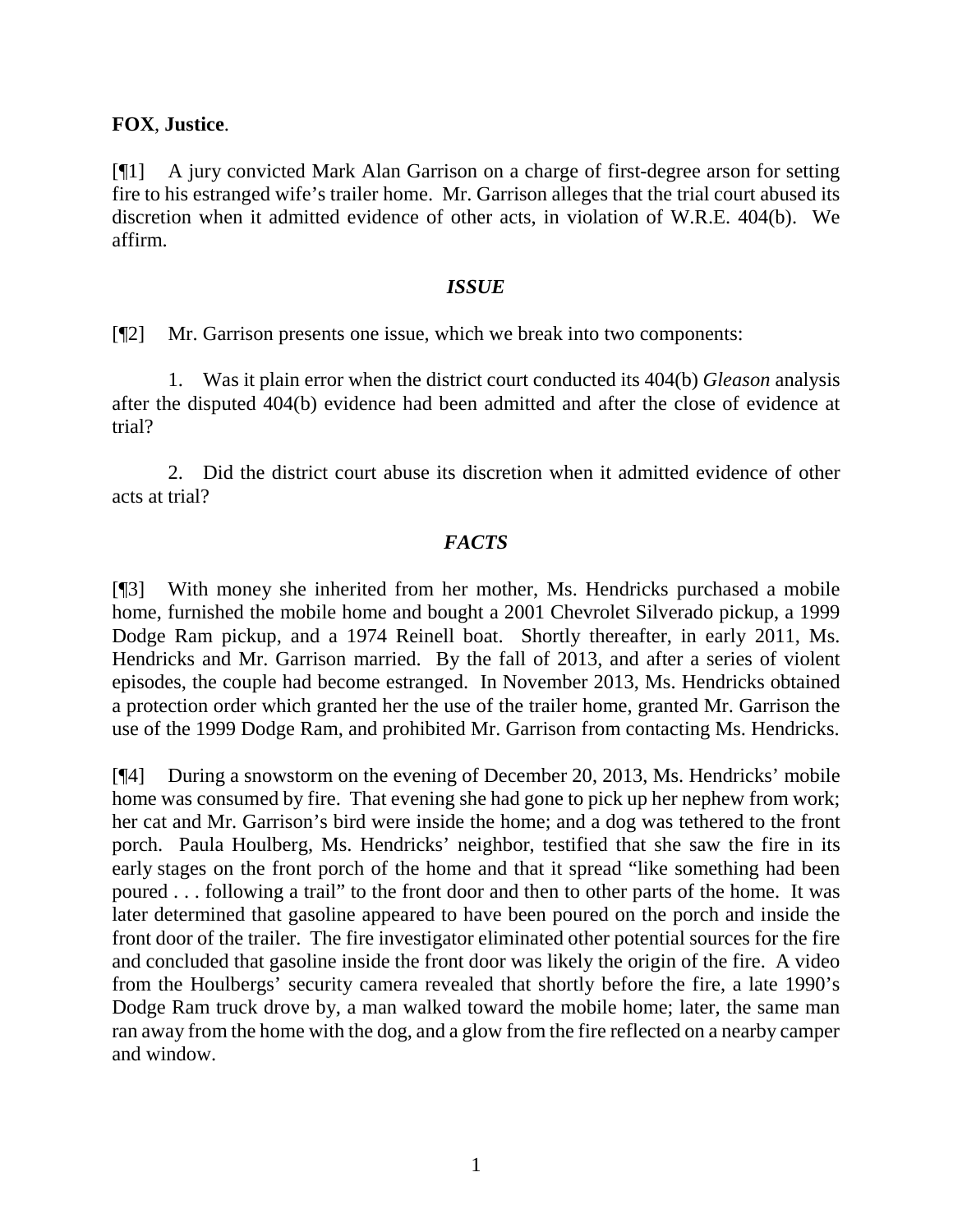[¶5] Mr. Garrison's friend testified that he had loaned Mr. Garrison his gas can a couple of days prior to the fire, and that on the day of the fire it was in the back of Mr. Garrison's truck with about an inch of gas in it. He testified that when Mr. Garrison returned to his friend's house the next day, the gas can did not have as much gas in it and was "pretty close" to empty.

[¶6] Mr. Garrison was charged with one count of first-degree arson, in violation of Wyo. Stat. Ann. 6-3-101(a) and (b)(i). Later, the State amended the charge to reflect an enhanced penalty due to prior convictions.

[¶7] Prior to trial, Mr. Garrison sought notice of the State's intent to use 404(b) evidence. The State filed its notice of intent to offer evidence pursuant to W.R.E. 404(b), identifying other acts it contended were admissible under the rule. The proposed evidence consisted of ten separate incidents:

- 1. On October 30, 2013, Mr. Garrison went to Ms. Hendricks' workplace, threatened to destroy her belongings, and took her truck.
- 2. At the November 8, 2013 circuit court hearing on the protection order, on his way out of the courtroom, Mr. Garrison pointed at Ms. Hendricks and said, "you're mine" and threatened to "[k]ick [her nephew's] ass."
- 3. Prior to the fire, Mr. Garrison used a golf club to destroy knickknacks, and to strike the dog. He shattered Ms. Hendricks' glass coffee table, covering her with shards of glass.
- 4. On several occasions in November of 2013, Mr. Garrison moved a dresser in front of the bedroom door, preventing Ms. Hendricks' exit.
- 5. During the summer of 2013, Mr. Garrison forced Ms. Hendricks to the floor of the truck he was driving, hit her in the head, yelled at her, and refused to let her return to the passenger seat for over 45 minutes.
- 6. After the protective order was in place and shortly before the fire, Mr. Garrison entered Ms. Hendricks' home and sexually assaulted her.
- 7. On December 9, 2013, Mr. Garrison repeatedly called Ms. Hendricks from several local stores, in violation of the protective order. (Mr. Garrison pled guilty to this violation of the protective order.)
- 8. On January 29, 2014, Mr. Garrison called Ms. Hendricks multiple times and threatened to harm her and a friend she was visiting, in violation of the protective order. (Mr. Garrison pled guilty to this violation of the protective order.)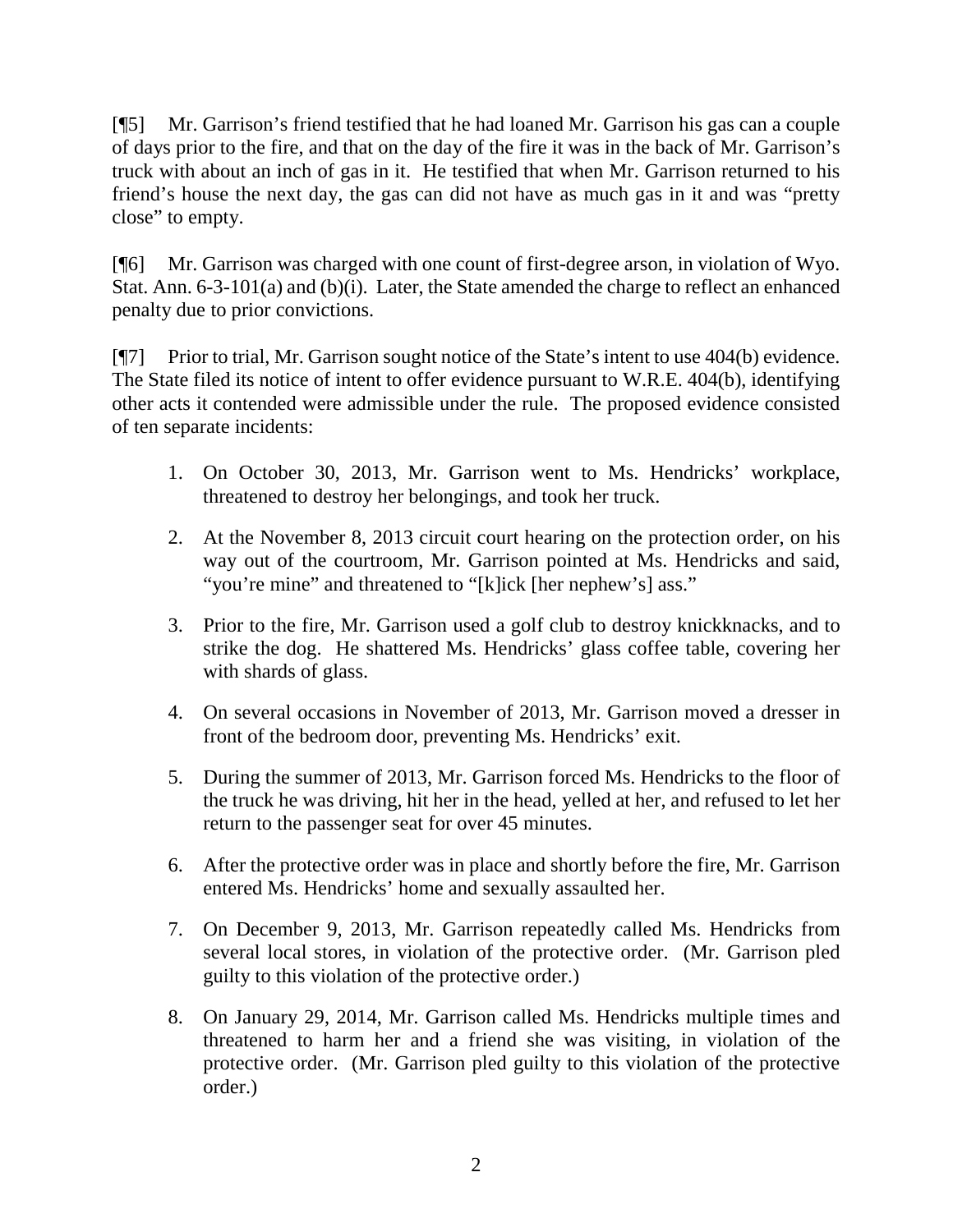- 9. On February 2, 2014, Mr. Garrison again made numerous phone calls to Ms. Hendricks, leaving seven voice mails. (Mr. Garrison pled guilty to this violation of the protective order.)
- 10. On March 2, 2014, Mr. Garrison called Ms. Hendricks over 128 times, and threatened to harm her; he called her son and threatened him as well. (Mr. Garrison also pled guilty to these violations of the protective order.)

The defense filed its response, and prior to trial, the district court conducted a hearing on the admissibility of these instances of misconduct. At the conclusion of the hearing, the district court provided a "framework" for its ruling. The court announced that incidents 4 and 6 were inadmissible, as were portions of incidents 3 (the portion relating to hitting the dog with the golf club), 5 (Mr. Garrison's possession of a knife), and 10 (threats against Ms. Hendricks' son). The court stated that the other instances were admissible to "demonstrate the relationship of the parties" and for "intent, malice, identity, and motive." The court added that it would provide a more detailed analysis if the case went to trial.

[¶8] In his opening statement at trial, defense counsel stated that Ms. Hendricks had accused Mr. Garrison of many horrible things, including rape and locking her in her bedroom (identified as incidents 4 and 6, above, which had previously been excluded). When the court questioned counsel about opening the door to previously excluded other acts evidence, counsel indicated that his strategy was to show that Ms. Hendricks was exaggerating. Because of the new strategy, defense counsel agreed that the State could pursue questioning on the two previously excluded incidents. After the close of evidence, the court placed a more detailed 404(b) ruling on the record (the *Gleason* analysis). No limiting instruction on the 404(b) evidence was requested or provided to the jury.

[¶9] The jury convicted Mr. Garrison of one count of first-degree arson for setting his wife's mobile home on fire. Mr. Garrison timely appeals, arguing that the district court abused its discretion by allowing the uncharged misconduct evidence to be presented to the jury and by reserving its *Gleason* analysis until after all the evidence had been admitted at trial.

## *DISCUSSION*

[¶10] Mr. Garrison contends that the district court improperly announced its findings as to the 404(b) evidence after the conclusion of trial. He also argues that the district court abused its discretion when it admitted evidence of the other acts. We address both arguments below.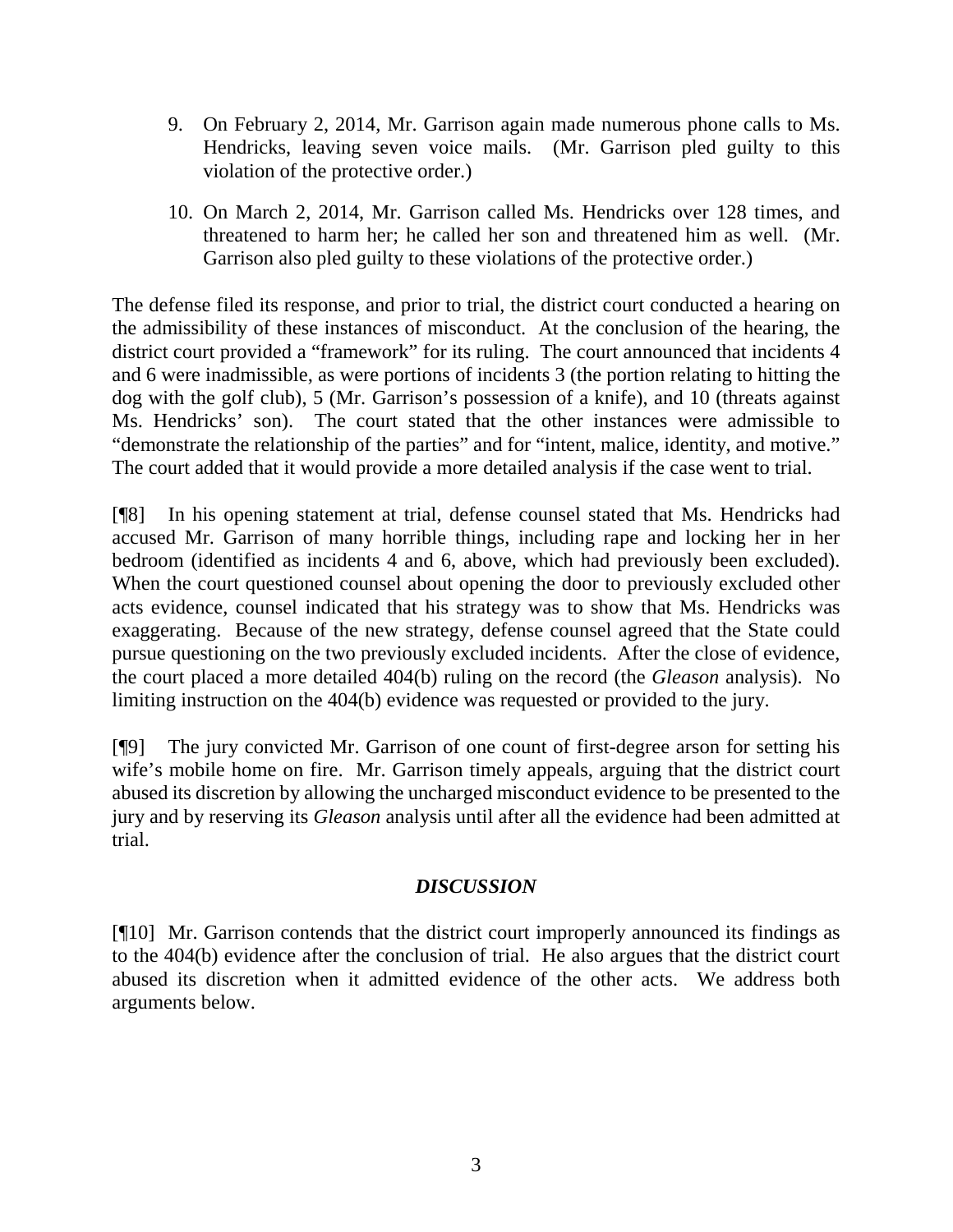## *I. Was it plain error when the district court conducted its 404(b) Gleason analysis after the disputed 404(b) evidence had been admitted and after the close of evidence at trial?*

[¶11] W.R.E. 404(b) provides:

l

(b) *Other crimes, wrongs, or acts.* — Evidence of other crimes, wrongs, or acts is not admissible to prove the character of a person in order to show that he acted in conformity therewith. It may, however, be admissible for other purposes, such as proof of motive, opportunity, intent, preparation, plan, knowledge, identity, or absence of mistake or accident.

In *Gleason*, we set forth factors that the district court must examine to determine the admissibility of 404(b) evidence, and we required the court to articulate its findings. *Gleason v. State*, 2002 WY [1](#page-4-0)61, ¶ 30, 57 P.3d 332, 343 (Wyo. 2002).<sup>1</sup>

In determining the probative value of prior bad acts evidence, the trial court should consider the following factors:

1. How clear is it that the defendant committed the prior bad act?

- 3. Is other evidence available?
- 4. Is the evidence unnecessarily cumulative?
- 5. How much time has elapsed between the charged crime and the prior bad act?

Evidence is unfairly prejudicial if it tempts the jury to decide the case on an improper basis. In balancing against its probative value the unfair prejudice created by the evidence, the trial court should consider the extent to which the evidence distracts the jury from the central question whether the defendant committed the charged crime. The trial court should weigh these additional factors against the probative value of the evidence:

1. The reprehensible nature of the prior bad act. The more reprehensible the act, the more likely the jury will be tempted to punish the defendant for the prior act.

<span id="page-4-0"></span><sup>&</sup>lt;sup>1</sup> We set forth the factors the district court should evaluate in its exercise of its discretion in admitting uncharged misconduct evidence under Rule 404(b):

For proper appellate review of the admissibility of evidence under W.R.E. 404(b), the record must reflect that the trial court required the State not only to identify the proper purpose for which uncharged misconduct evidence is being offered, but also to explain how or why it is probative, and why it is more probative than prejudicial. . . .

<sup>2.</sup> Does the defendant dispute the issue on which the state is offering the prior bad acts evidence?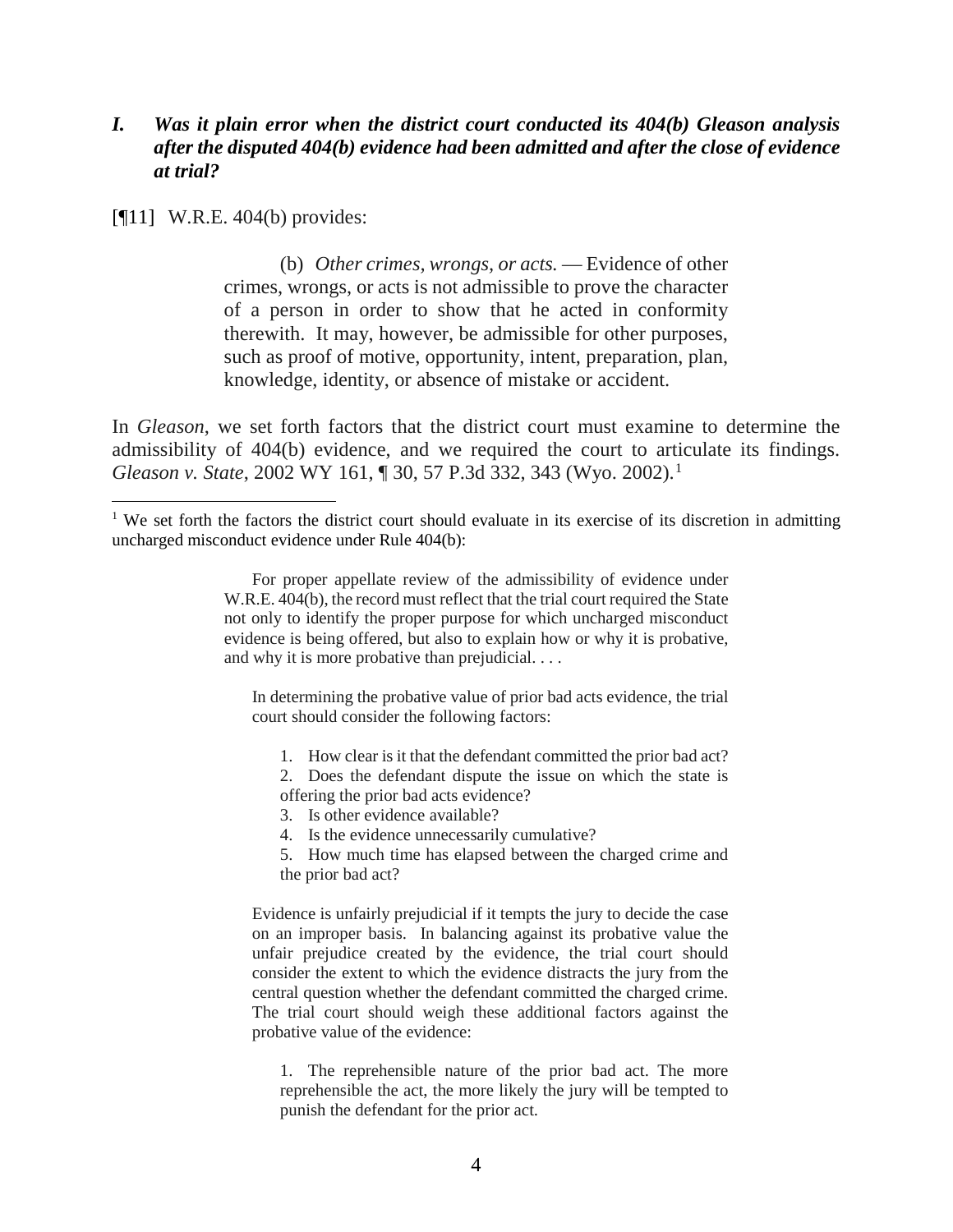[¶12] Although Mr. Garrison's pretrial demand for notice of the State's intent to introduce other acts evidence under W.R.E. 404(b) is treated as a timely objection to the introduction of the evidence, it will not preserve an objection regarding the timing of the *Gleason* analysis. *Hodge v. State*, 2015 WY 103, ¶ 8, 355 P.3d 368, 371 (Wyo. 2015); *Vigil v. State*, 2010 WY 15, ¶ 9, 224 P.3d 31, 35 (Wyo. 2010). In *Vigil*, the appellant challenged the timing of the 404(b) hearing, but had not raised the issue in the trial court. *Id*. We held that because no objection had been made below, the issue was subject to plain error review on appeal. *Id*. Likewise, Mr. Garrison did not object to the timing of the trial court's *Gleason* analysis during trial. Accordingly, we review for plain error. *Id*.

[¶13] To establish plain error, Mr. Garrison must show that the record clearly reflects the alleged error, the error transgressed a clear and unequivocal rule of law, and the transgression adversely affected a substantial right which materially prejudiced him. *Griggs v. State*, 2016 WY 16, ¶ 81, 367 P.3d 1108, 1132-33 (Wyo. 2016); *Vigil*, 2010 WY 15, ¶ 9, 224 P.3d at 35.

[¶14] The record clearly reflects the alleged error: at the 404(b) hearing prior to trial, the district court announced its decision on the admissibility of the evidence that the prosecution had proposed, ruling that some incidents and parts of incidents would be inadmissible, while others would be admitted. The court prefaced its decision with the following:

*Gleason*, 2002 WY 161, ¶ 27, 57 P.3d at 342-43.

l

<sup>2.</sup> The sympathetic character of the alleged victim of the prior bad act. Again, the jury will be tempted to punish the defendant for the prior act if the victim was especially vulnerable.

<sup>3.</sup> The similarity between the charged crime and the prior bad act. The more similar the acts, the greater is the likelihood that the jury will draw the improper inference that if the defendant did it once, he probably did it again.

<sup>4.</sup> The comparative enormity of the charged crime and the prior bad act. When the prior act is a more serious offense than the charged crime, the introduction of that act will tend to place the defendant in a different and unfavorable light.

<sup>5.</sup> The comparable relevance of the prior bad act to the proper and forbidden inferences. Evidence of the prior bad act may be much more probative of bad character than it is of any legitimate inference permitted by Rule 404(b).

<sup>6.</sup> Whether the prior act resulted in a conviction. The jury may be tempted to punish the defendant if they believe he escaped punishment for the prior bad act.

*Rigler* [*v. State*], 941 P.2d [734,] 737 n.1 [(Wyo. 1997)] (*citing Dean* [*v. State*], 865 P.2d [601,] 609-10 n.2 [(Wyo. 1993)]).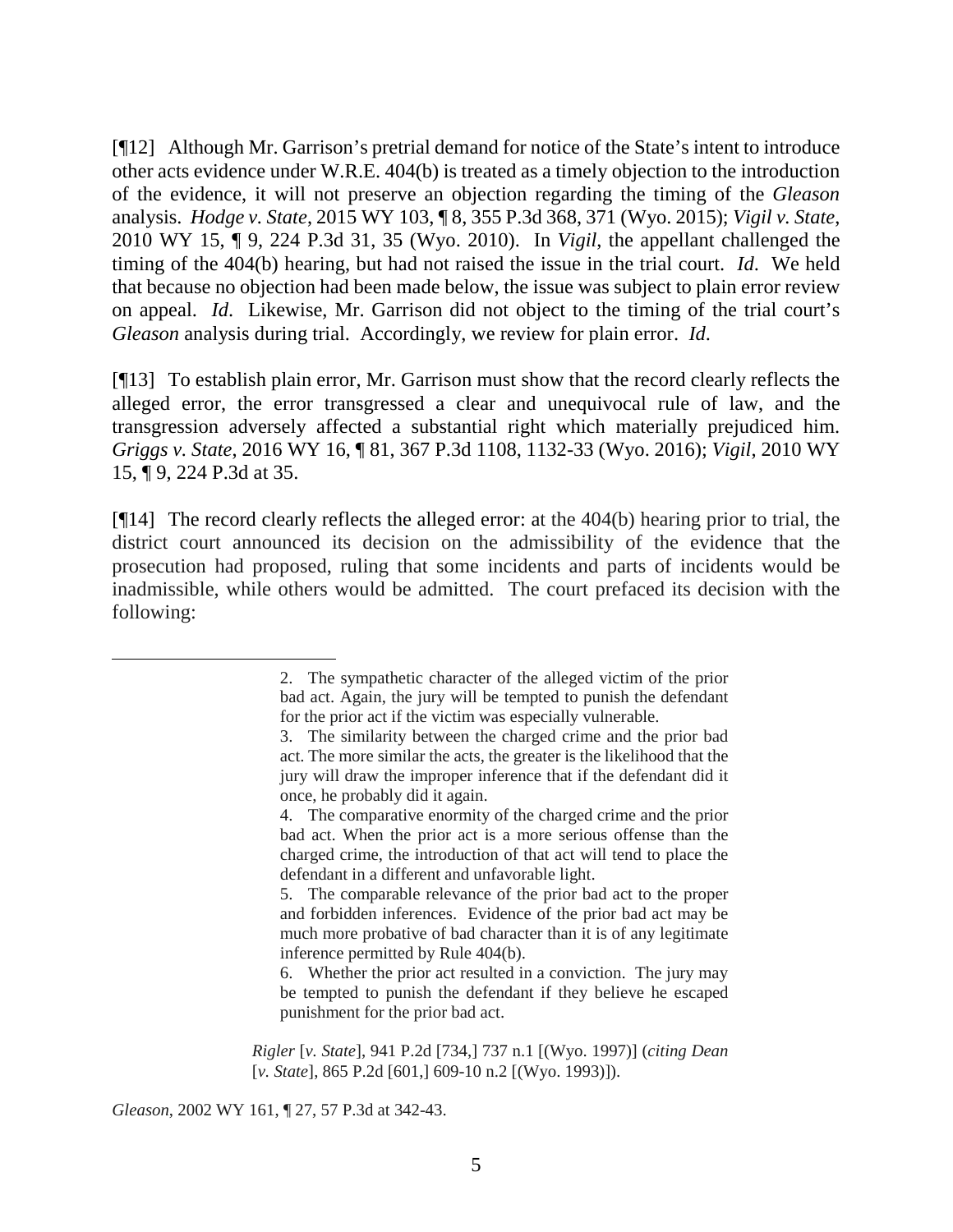I feel on one hand compelled to give you kind of a framework of what I feel is admissible and not admissible at this time so you can prepare accordingly. I'm not going to give an entire factor-by-factor, detailed ruling today. If the case goes to trial, I would put all that on the record factor by factor as far as how I reached these conclusions.

It was not until after the close of evidence at trial, and during the jury instruction conference, that the district court provided additional comments regarding admission of the uncharged misconduct evidence, touching upon many of the factors set forth in *Gleason* for the analysis of 404(b) evidence. *See Gleason*, 2002 WY 161, ¶ 27, 57 P.3d at 342-43.

[¶15] Mr. Garrison falls short of establishing his burden regarding the prong of the plain error analysis which requires that the error transgress a clear and unequivocal rule of law. Mr. Garrison argues that the district court did not comply with the procedure mandated by *Gleason*, which he contends "anticipates a record made roughly contemporaneous with the decision on the 404(b) evidence." In *Gleason*, we provided specific guidance to trial courts regarding the analysis of the admissibility of uncharged misconduct, and we described what is required of the proponent of the evidence and the trial court so that we have a record that enables meaningful review. *Gleason*, 2002 WY 161, ¶ 30, 57 P.3d at 343. However, in *Gleason*, we did not indicate when these findings ought to be made by the trial court. We did express "a firm preference for the *pretrial* determination of issues concerning uncharged misconduct." *Id.* at  $\P$  18 n.2, 57 P.3d at 340 n.2 (emphasis in original). "[P]retrial determination enhance[s] the defendant's prospects of receiving due process and a fair trial, it will also enhance the district court's ability to reflect and rule upon a significant evidentiary issue." *Vigil*, 2010 WY 15, ¶ 10, 224 P.3d at 35.

[¶16] In two instances, we have considered whether holding the 404(b) hearing during trial, after jury selection, but prior to opening statements was reversible error. *See Vigil*, 2010 WY 15, ¶ 10, 224 P.3d at 36; *Heywood v. State*, 2009 WY 70, ¶ 13, 208 P.3d 71, 74 (Wyo. 2009). In both instances, we concluded that because the defendants failed to demonstrate prejudice due to the timing of the hearing, they failed to establish plain error. *Vigil*, ¶ 10, 224 P.3d at 36; *Heywood*, ¶ 13, 208 P.3d at 74. In *Vigil*, we reiterated our "firm preference for the *pretrial* determination of issues concerning uncharged misconduct." *Vigil*,  $\parallel$  10, 224 P.3d at 35. We reassert the "firm preference" for the pretrial determination of the admissibility of 404(b) evidence. We cannot conclude, however, that a "firm preference" for pretrial determination of issues amounts to an unequivocal rule of law requiring the *Gleason* analysis to be conducted prior to the admission of the evidence. Therefore, Mr. Garrison has failed to satisfy his burden of establishing plain error.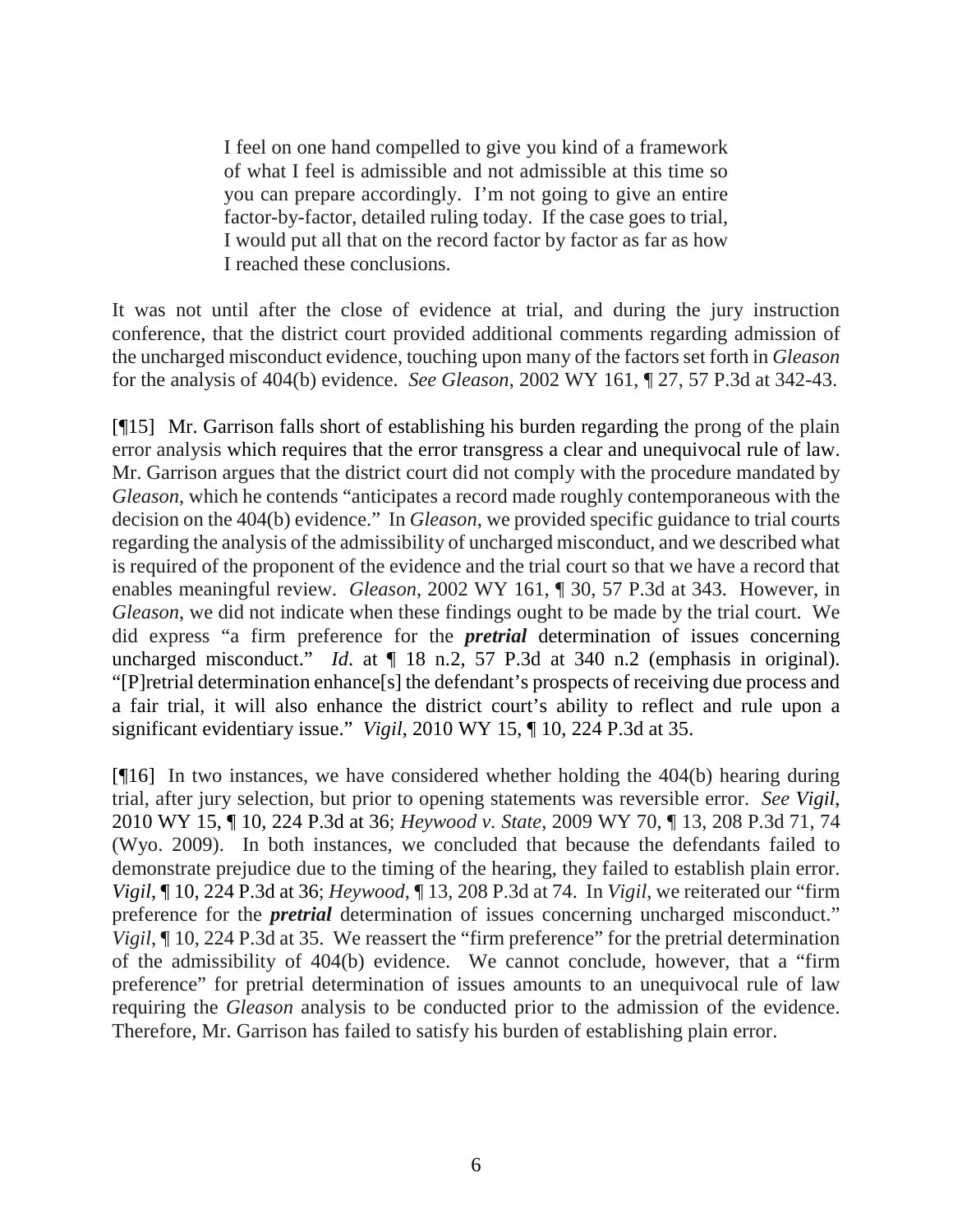[¶17] Notwithstanding our resolution of the issue, the procedure set forth in *Gleason* and its progeny suggests that the only rational time for the trial court to conduct the "mandatory procedure for testing" the admissibility of evidence under Rule 404(b) is before it issues its ruling on the admissibility of the evidence and before any 404(b) evidence is admitted at trial. *Williams v. State*, 2004 WY 117, ¶ 13, 99 P.3d 432, 440 (Wyo. 2004); *see also United States v. Lopez*, 635 Fed.Appx. 49, 53 (3rd Cir. 2015) ("The reasoning must come before, not after, the decision to admit the evidence."); *Rule 404. Character Evidence Not Admissible to Prove Conduct, Exceptions; Other Crimes*, Unif. Rules of Evidence 99 Rule 404, Article IV. Relevancy and Its Limits, ULA R. Ev. Rule 404, cmt. (2017) ("The procedural provisions would then have to be satisfied before evidence could be admitted . . . ."). Without engaging in the analysis and applying the various relevant *Gleason* factors to the evidence at issue, a court cannot properly determine whether 404(b) evidence is admissible.

> Trial judges are charged with the duty to draw the line amidst the subtle and even "paradoxical" distinctions between admissible and inadmissible other acts evidence. It is reasonable to believe that this takes time and careful consideration. As Chief Justice Hill stated in *Howard* [*v. State*, 2002 WY 40, ¶ 23, 42 P.3d 483, 491 (Wyo. 2002)], "Rulings on uncharged misconduct evidence are too important to be made in the heat and pressure of a trial, with the jury twiddling its thumbs in the next room." A trial judge is more likely to err in drawing the line if surprised by the evidence and required to rule on the spur of the moment. Having an effective pretrial notice requirement allows a trial judge to be more informed and more meticulous in analyzing admissibility.

Robert S. Hitchcock, Note, *Evidence – Pretrial Discovery of Uncharged Misconduct Evidence – No More Pulling the Uncharged Misconduct Card from the Sleeve. Howard v. State*, *42 P.3d 483 (Wyo. 2002)*, 3 Wyo. L. Rev. 797, 809 (2003).

[¶18] An after-the-fact application of the factors to evidence that has already been admitted to trial is not helpful or meaningful. The court is unlikely to find evidence anything other than admissible once it has already been admitted and the trial has concluded. Moreover, the potential necessity of a limiting instruction requires an articulated rationale for the admission of 404(b) evidence. *See e.g.*, *Vigil*, 2010 WY 15, ¶ 22, 224 P.3d at 39 (court gave oral limiting instruction regarding prior conviction of defendant immediately after the evidence was admitted); *Gleason*, 2002 WY 161, ¶ 20, 57 P.3d at 341 (recognizing that the trial court gave "an appropriate instruction, limiting the jury's consideration of the uncharged misconduct evidence to the proper purposes for which it had been offered"). To ensure there is no doubt in the future as to the timing of the *Gleason* analysis, while maintaining our preference for a pretrial determination, we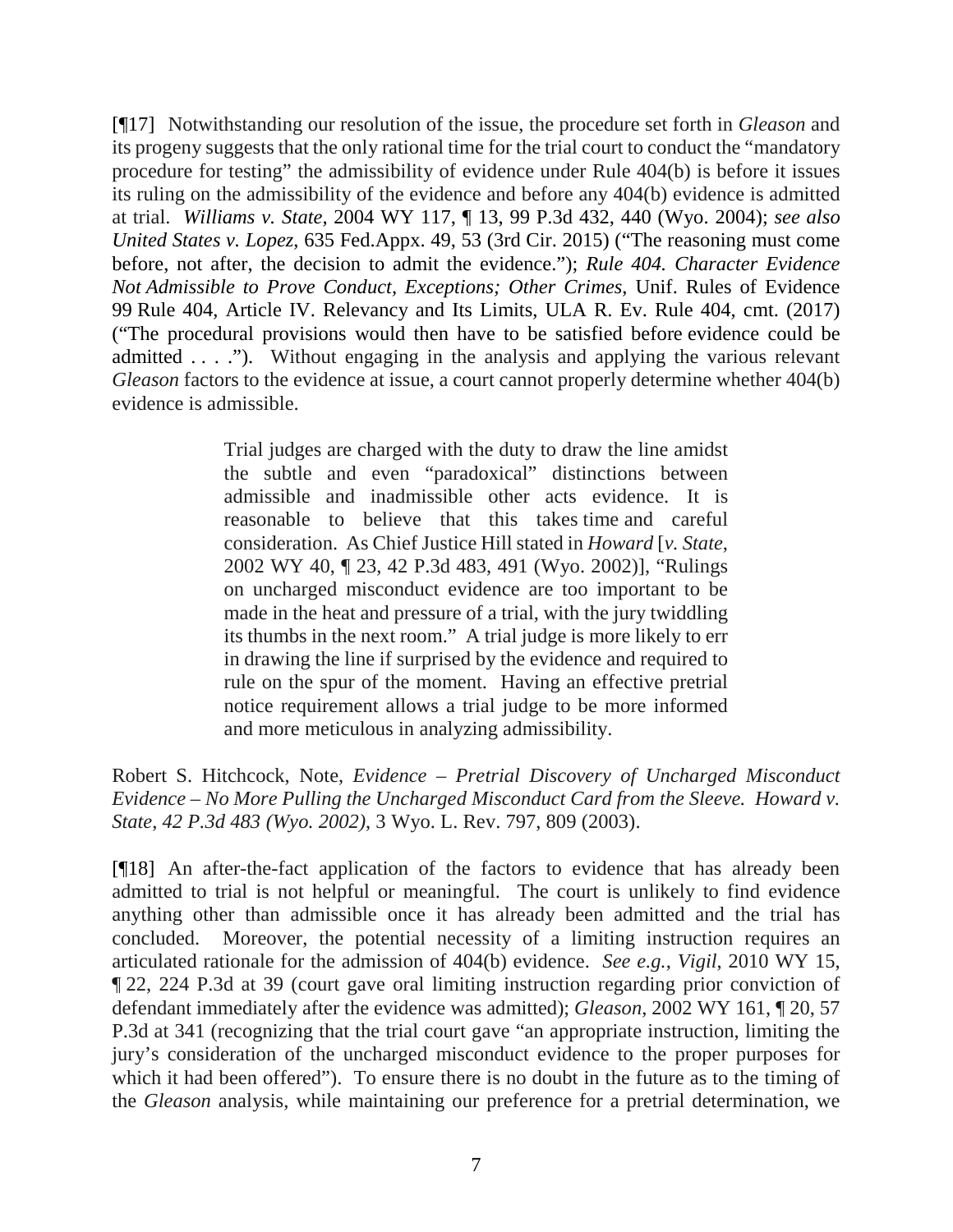hold that, at a minimum, the *Gleason* analysis must be made contemporaneously with the ruling on admissibility and prior to the admission of any 404(b) evidence.<sup>[2](#page-8-0)</sup>

## *II. Did the district court abuse its discretion when it admitted evidence of other acts at trial?*

[¶19] We now turn to Mr. Garrison's contention that the district court abused its discretion when it admitted the 404(b) evidence at trial. "We review challenges to the admission of evidence for an abuse of discretion when an objection has been lodged." *Hodge*, 2015 WY 103, ¶ 8, 355 P.3d at 370-71. A pretrial demand for notice of the State's intent to introduce evidence of other acts under W.R.E. 404(b) is treated as the making of a timely objection to the introduction of the evidence. *Id*. at ¶ 8, 355 P.3d at 371; *Howard*, 2002 WY 40, ¶ 23, 42 P.3d at 491. Because Mr. Garrison filed a demand prior to trial, we will review the district court's decision to admit the other acts evidence for an abuse of discretion.

[¶20] "Our task in reviewing a district court's decision on the admissibility of uncharged misconduct evidence is to determine whether the district court abused its discretion, not to apply the *Gleason/Vigil* test anew." *Rolle v. State*, 2010 WY 100, ¶ 17, 236 P.3d 259, 269 (Wyo. 2010), *overruled in part on other grounds by Johnson v. State*, 2015 WY 118, 356 P.3d 767 (Wyo. 2015) (citing *Gleason*, 2002 WY 161, ¶ 18, 57 P.3d at 340 ("We do not apply this test on appeal; rather, it is intended to be conducted by the trial court.")). Under an abuse of discretion standard, we give the trial court's ruling considerable deference and if "there exists a legitimate basis for the trial court's ruling, that ruling will not be disturbed on appeal." *Hodge*, 2015 WY 103, ¶ 8, 355 P.3d at 371 (internal quotation marks omitted). However, if the trial court could not have reasonably concluded as it did, we will find an abuse of discretion. *Bromley v. State*, 2007 WY 20, ¶ 8, 150 P.3d 1202, 1206-07 (Wyo. 2007). "In this context, 'reasonably' means sound judgment exercised with regard to what is right under the circumstances and without being arbitrary or capricious." *Id*.

[¶21] At the pretrial hearing on the admissibility of 404(b) evidence, the district court ruled that the fourth and sixth incidents and portions of the third (relating to injury to the dog), fifth (Mr. Garrison's possession of a knife during the drive to Pathfinder Reservoir), and tenth (relating to Mr. Garrison's threats to Ms. Hendricks' son) incidents would be inadmissible. The court concluded that the remainder of the State's proposed evidence "would be relevant and admissible for purposes other than those prohibited by Rule 404(b), including to demonstrate the relationship between the parties" and "it also relates to other proper purposes, including intent, malice, identity, and motive."

[¶22] After the close of evidence at trial, and during the jury instruction conference, the district court provided additional comments regarding admission of the uncharged

 $\overline{\phantom{a}}$ 

<span id="page-8-0"></span><sup>&</sup>lt;sup>2</sup> We recognize that, at times, the trial court can only make a conditional  $404(b)$  ruling pretrial, and must make a final ruling during trial after determining other evidentiary matters such as foundation.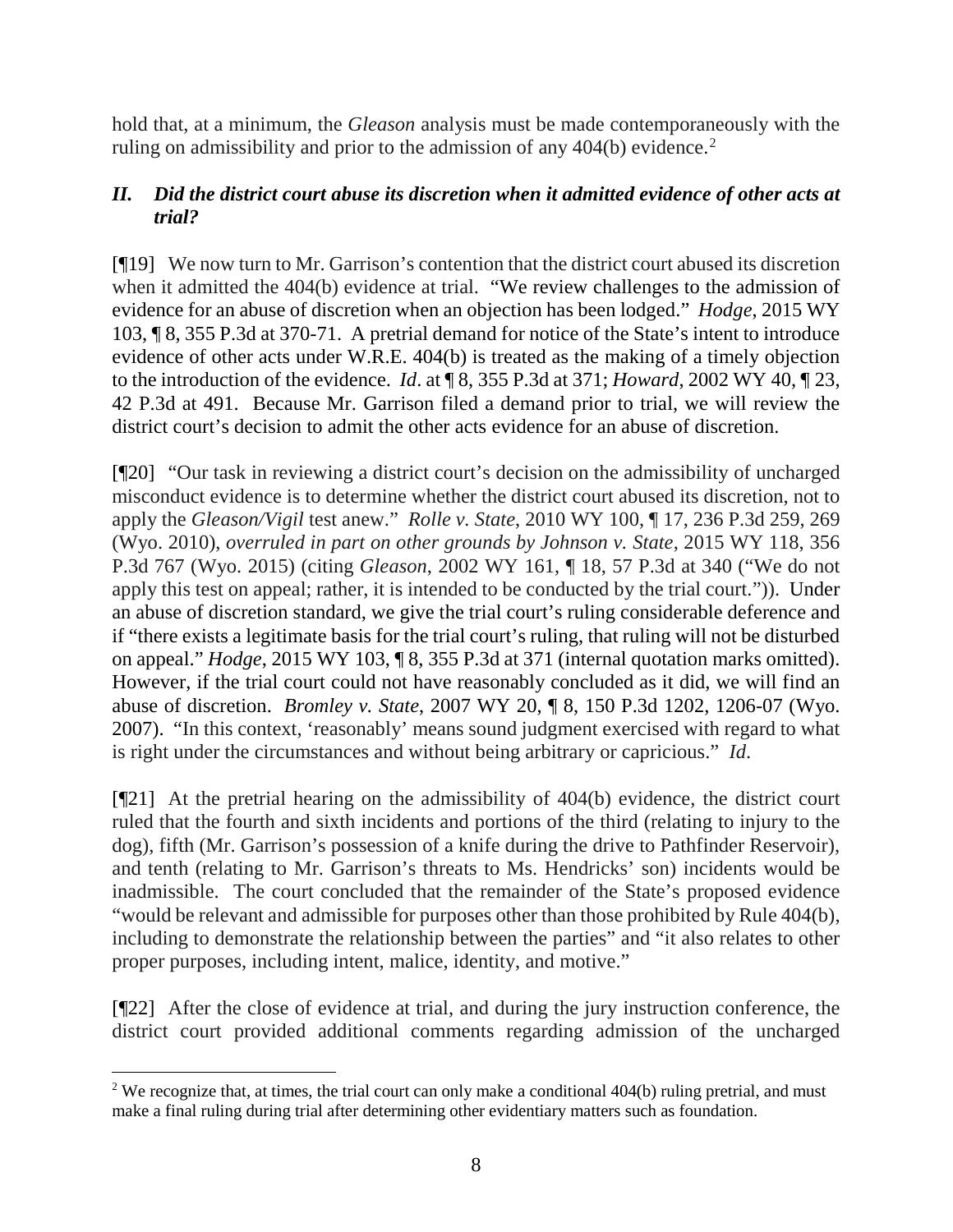misconduct evidence, touching upon many of the factors set forth in *Gleason* for the analysis of 404(b) evidence. *See Gleason*, 2002 WY 161, ¶ 27, 57 P.3d at 342-43. The court discussed whether other evidence was available; whether the evidence at issue was cumulative; the time that had elapsed between the arson and the other acts; whether the other acts were more reprehensible than the current charge; the identity of the victim of the current charge and the other acts; the likelihood that the jury would be tempted to punish the defendant for the other acts; and the similarity of the other acts to the charged crime. Finally, the court concluded that to the extent the evidence was admissible, it was "very probative of the proper purposes identified by the State and . . . not substantially outweighed by the danger of unfair prejudice or other concerns listed in Rule 403."

[¶23] The other acts evidence can be broken down into three distinct categories: evidence that was originally excluded, but then admitted by the district court based upon defense counsel's opening statement; evidence of acts that occurred prior to the fire; and evidence of telephone calls occurring after the fire. While it is unclear from his argument whether Mr. Garrison contends that all three categories or some subset of those categories were improperly admitted, we will examine each category.

[¶24] The district court originally found inadmissible the proposed evidence regarding Mr. Garrison's barricading Ms. Hendricks' bedroom door, trapping her inside (incident number 4), and the alleged sexual assault (incident number 6). *See supra* ¶ 7. However, defense counsel conceded that once he raised those items to "show exaggeration" on Ms. Hendricks' part, the State could properly discuss those matters. Accordingly, incidents 4 and 6 were properly admitted, not as 404(b) evidence, but because they were offered by defense counsel as part of his strategy regarding Ms. Hendricks' alleged propensity to exaggerate. *See Lawrence v. State*, 2007 WY 183, ¶ 14, 171 P.3d 517, 521-22 (Wyo. 2007) (once defense counsel "opened the door" prosecution could pursue otherwise inadmissible line of questioning).

[¶25] We now turn to the remaining two categories of 404(b) evidence. Mr. Garrison argues that this evidence was not admissible because "purposes listed by the court exceeded those legitimately allowed" under Rule 404(b). The State claims that the evidence was properly admitted. In its abbreviated ruling at the *Gleason* hearing prior to trial, the district court identified what it considered proper purposes under Rule 404(b) for the admission of this evidence: the relationship between the parties to illustrate that "this did not allegedly occur in a vacuum"; and "other proper purposes, including intent, malice, identity and motive." During its post-trial *Gleason* analysis, the court again identified the "proper purposes" of "intent, malice, identity, motive, and the nature of the relationship between the alleged victim and the defendant prior to and after the fire" for the admission of the 404(b) evidence. The court added that because Mr. Garrison had entered a plea of not guilty, all the elements of the crime of arson were at issue, "including malice and identity"; and motive was a disputed issue as well.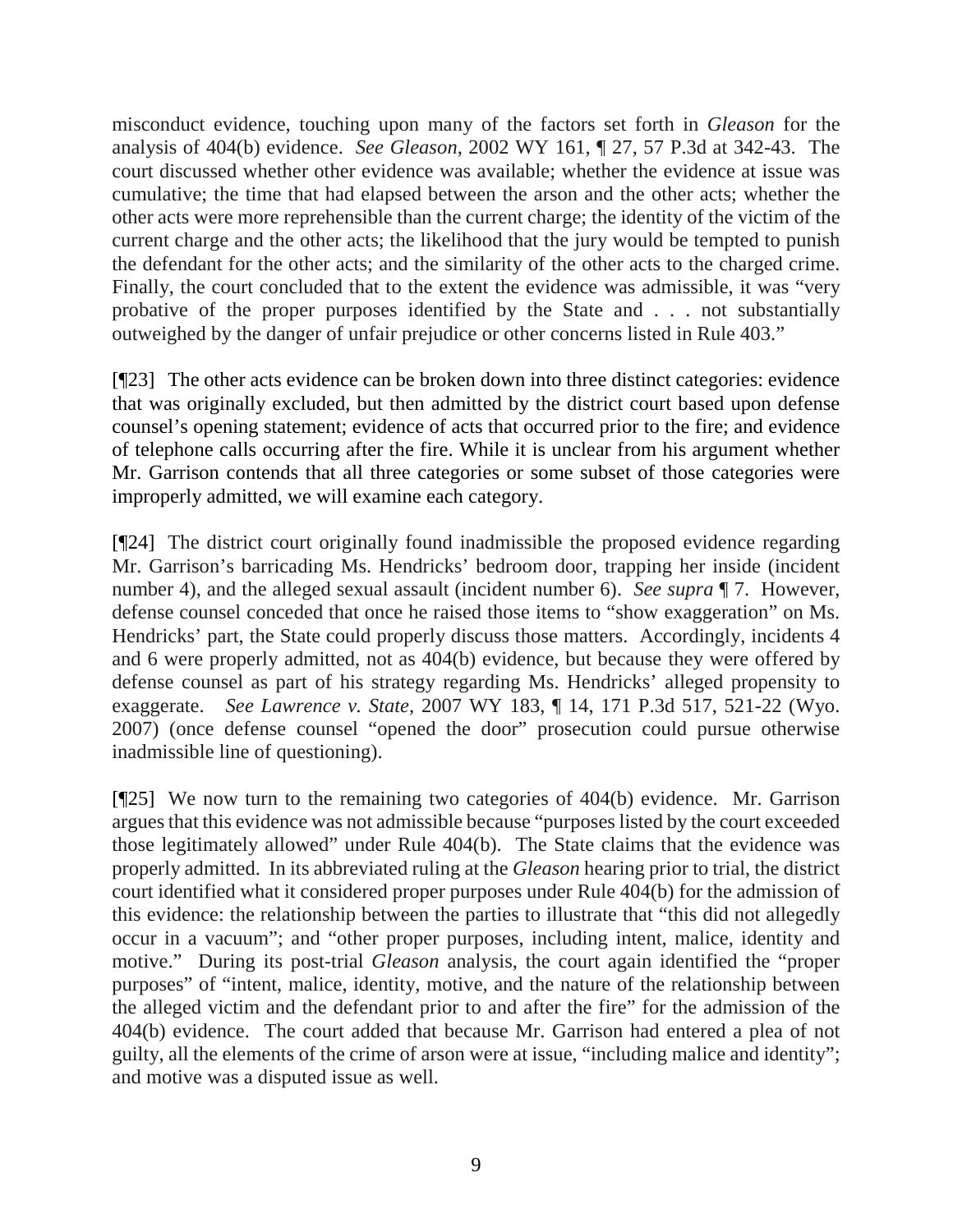[¶26] Some of the reasons given by the district court for allowing the disputed 404(b) evidence run afoul of *Gleason*, where we explained that the "'shotgun approach' of listing every conceivable purpose for admissibility, followed by a bald statement that probative value outweighs prejudicial effect will no longer be sufficient." *Gleason*, 2002 WY 161, ¶ 30, 57 P.3d at 343. Nevertheless, independent of the laundry list of purposes, the district court identified the relationship between the parties as an additional purpose for admission of the 404(b) evidence and provided slightly more rationale for its determination that the 404(b) evidence would be admissible for that purpose during the hearing and again in its after-the-fact *Gleason* analysis.

[¶27] Mr. Garrison claims that the "relationship between the parties does not fall anywhere within those types of purposes [allowed by Rule 404(b)] and was easily established by evidence or testimony which did not carry the risks which Rule 404 is designed to prevent." The rule's list of "other purposes" for which prior bad acts may be admitted is "non-exclusive." *Sturgis v. State*, 932 P.2d 199, 202 (Wyo. 1997). The district court's explanation that the parties' relationship was important to show how the events occurred invokes an additional proper purpose that we have recognized on numerous occasions: the course of conduct between the parties. *See*, *e.g.*, *Bromley*, 2007 WY 20, ¶¶ 20-21, 150 P.3d at 1209-10; *Solis v. State*, 981 P.2d 28, 31 (Wyo. 1999); *Crozier v. State*, 723 P.2d 42, 49 (Wyo. 1986), *overruled on other grounds by Wilkerson v. State*, 2014 WY 136, 336 P.3d 1188 (Wyo. 2014). "[E]vidence of uncharged misconduct is admissible if it forms part of the history of the event or serves to enhance the natural development of the facts." *Vasquez v. State*, 2016 WY 129, ¶ 13, 386 P.3d 350, 355 (Wyo. 2016) (internal citations and quotation marks omitted). We have explained that "[e]vents do not occur in a vacuum and the jury has the right to have the offense placed in its proper setting." *Bromley*, 2007 WY 20, ¶ 21, 150 P.3d at 2109.

[¶28] Evidence of other acts that occurred prior to the fire fall squarely within "course of conduct." Evidence that Mr. Garrison went to Ms. Hendricks' workplace, threatened to destroy her belongings, and took her truck, (incident number 1); that he pointed at Ms. Hendricks and said, "you're mine" at the circuit court hearing on the protection order (incident number 2); that Mr. Garrison used a golf club to destroy knickknacks and shatter Ms. Hendricks' glass coffee table, covering her with shards of glass (incident number 3); that during a drive in the summer, Mr. Garrison forced Ms. Hendricks to the floor of the truck, hitting her and yelling at her for a prolonged period of time (incident number 5); and that he violated the protection order by phoning Ms. Hendricks on several occasions prior to the fire (incident 7) placed the alleged arson in the proper context and allowed the jury to evaluate what otherwise might have appeared to be an isolated incident.

[¶29] Mr. Garrison also claims that because the facts that he and Ms. Hendricks had separated and that she had obtained a protection order were not in dispute, the probative value of the prior conduct was "nil." We disagree. The other acts that occurred prior to the fire illustrated the strained relationship between Ms. Hendricks and Mr. Garrison, were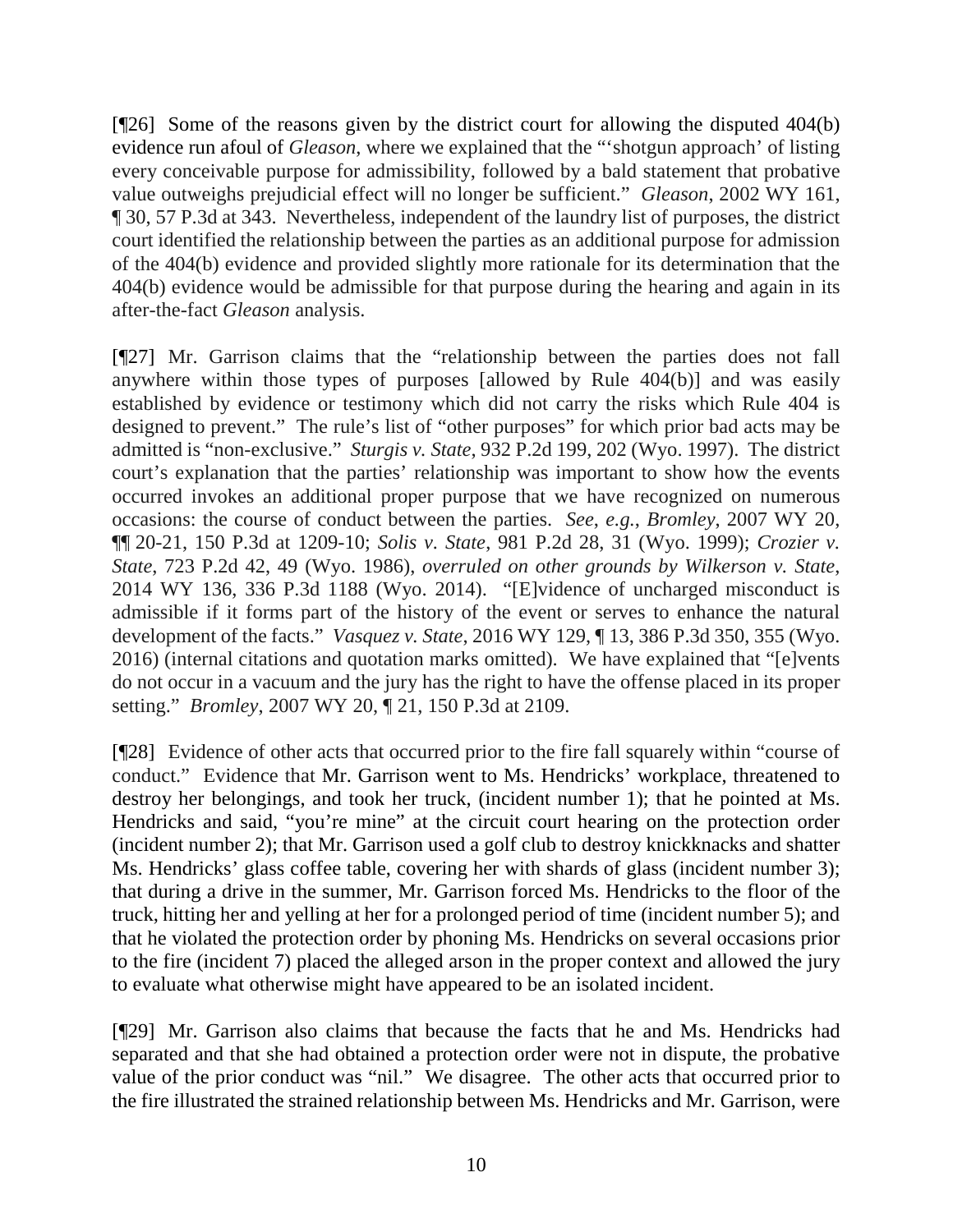probative of the nature of Mr. Garrison's treatment of Ms. Hendricks, and allowed the jury to place the alleged arson within the context of their relationship. *See Bhutto v. State*, 2005 WY 78, ¶¶ 23-24, 114 P.3d 1252, 1263 (Wyo. 2005) (upholding the admission of prior acts of domestic abuse to prove motive, intent, and to "help[] the jury understand the relationship between the parties"); *State v. Adams*, 89 So.3d 435, 441-45 (La. Ct. App. 2012) (incidents of domestic violence and threats were properly admitted to show motive and to show the proper context of the charged offenses); *see also Wilson v. State*, 14 P.3d 912, 918-19 (Wyo. 2000) (defendant's prior assaults on victim admissible to prove identity and intent); *State v. Moxley*, 491 P.2d 1326, 1329 (Wash. 1971), *overruled on other grounds by State v. Thornton*, 835 P.2d 216 (Wash. 1992) (husband's threat to kill his wife was relevant to prove identity and motive in arson case). We recognize the danger that a course of conduct exception, standing alone, could swallow the general rule against admission of "other crimes, wrongs, or acts," and we emphasize that it must be linked to another legitimate purpose. Here, the identity of the arsonist was in dispute, and the course of conduct served to establish both motive and identity.

[¶30] Mr. Garrison also argues that the probative value of the prior misconduct evidence is outweighed by its prejudicial effect and thus its admission unfairly prejudiced him. "When appellant claims the testimony was unduly prejudicial under Rule 403, W.R.E., he must demonstrate that the evidence had little or no probative value and that it was extremely inflammatory or introduced for the purpose of inflaming the jury." *Law v. State*, 2004 WY 111, ¶ 15, 98 P.3d 181, 187 (Wyo. 2004).

> We have said that, when this Court reviews a trial court's determination to admit evidence against a W.R.E. 403 challenge, we "will not overturn a trial court's determination ... as long as a legitimate basis exists supporting the determination." *Law* [*v. State*], 2004 WY 111, ¶ 15, 98 P.3d [181,] 187 [(Wyo. 2004)]. Further, the appellant "must demonstrate that the evidence had little or no probative value and that it was extremely inflammatory or introduced for the purpose of inflaming the jury." *Id.* (quoting *Apodaca v. State*, 627 P.2d 1023, 1027 (Wyo. 1981)).

*Proffit v. State*, 2008 WY 102, ¶ 16, 191 P.3d 963, 969 (Wyo. 2008).

[¶31] The State argued, both in its notice of intent to offer 404(b) evidence, and at the hearing on the matter, that the probative value of the 404(b) evidence is not outweighed by its prejudicial effect. The trial court agreed and concluded in its post-evidence *Gleason* ruling that the evidence was "not substantially outweighed by the danger of unfair prejudice or other concerns listed in Rule 403." "Evidence is unfairly prejudicial if it tempts the jury to decide the case on an improper basis." *Rolle*, 2010 WY 100, ¶¶ 17-18, 236 P.3d at 269,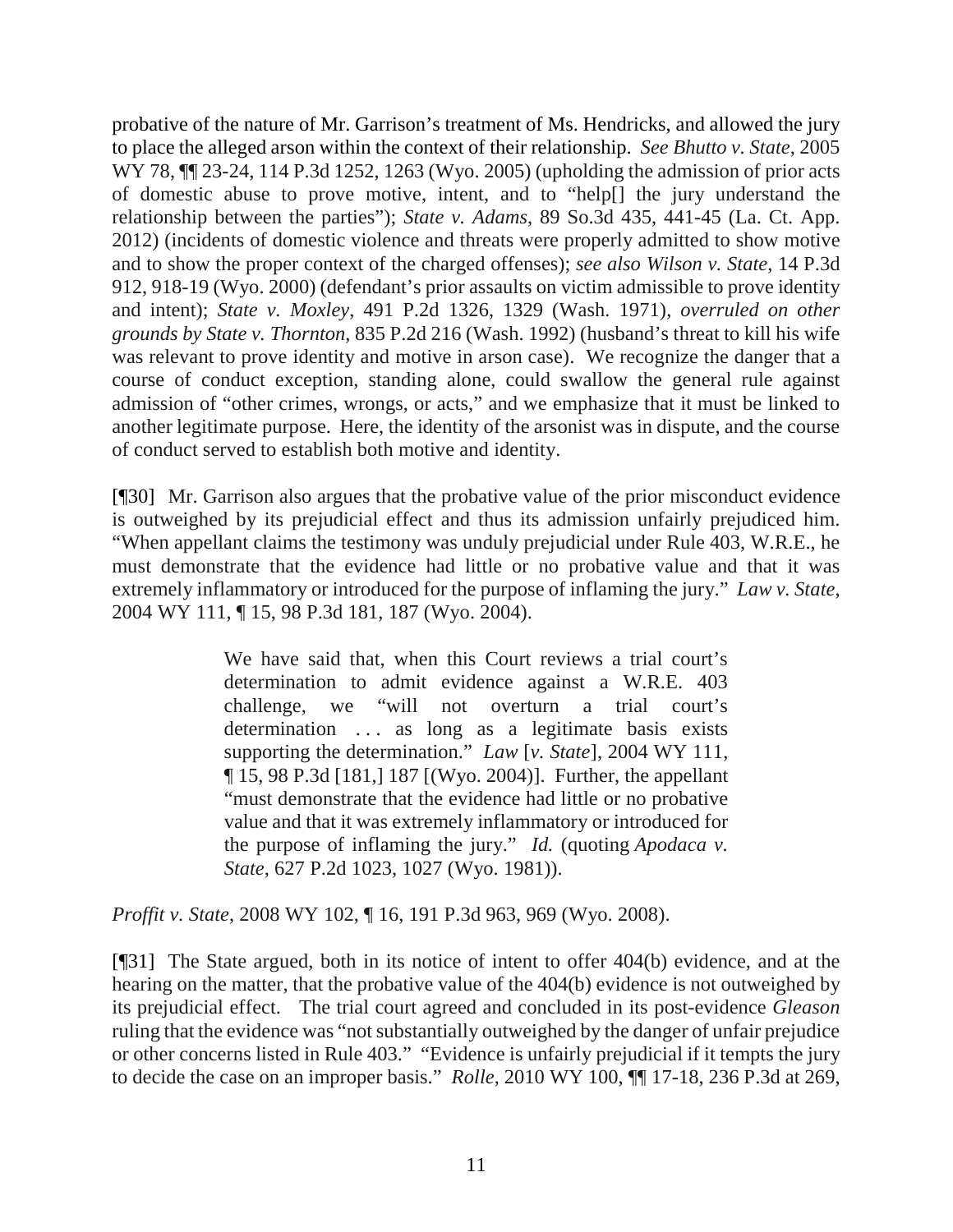*overruled on other grounds by Johnson v. State*, 2015 WY 118, 356 P.3d 767 (Wyo. 2015). We do not believe that the evidence in this case falls into this category.

[¶32] In *Coleman v. Smith*, the defendant was charged with felony destruction of property for slashing his wife's tires. 741 P.2d 99, 100-01 (Wyo. 1987). On appeal, he argued that testimony that he had threatened to kill his daughter was improperly admitted because it was unduly prejudicial. We concluded that the evidence was not unfairly prejudicial and was admissible to show a continuing course of conduct and the defendant's ill will and identity. *Id*. at 105-06. Other courts have reached similar conclusions regarding 404(b) evidence in arson cases. For example, in *State v. Nicely*, No. 03CA779, 2004 WL 1615928, at \*3, ¶ 21 (Ohio Ct. App. 2004), the court determined that five instances of testimony regarding the defendant's alcohol use and possession of a firearm was admissible 404(b) evidence to show his state of mind and was not unfairly prejudicial to the defendant who was charged with arson. In *State v. Gregorio*, 2015 WL 1860802, at \*6 (N.J. Super. Ct. App. Div. 2015), the court concluded that earlier incidents of stalking and threats were admissible as 404(b) evidence to show "a continuous series of events," motive and intent, and were not unfairly prejudicial in a subsequent murder and arson case. Similarly, the probative value of testimony regarding instances of aggressive behavior and threatening text and voice messages was found to be relevant to show the defendant's intent and did not outweigh its prejudicial effect where the defendant was charged with arson and kidnapping in *State v. Jackson*, 132 So.3d 516, 534 (La. Ct. App. 2014). Likewise, here, the evidence of acts that occurred prior to the fire were relevant to identity and motive, and their probative value was not outweighed by their prejudicial effect. The district court did not abuse its discretion when it admitted evidence of those acts.

[¶33] We reach the same conclusion with respect to the admission of the final category of 404(b) evidence—the incidents that occurred after the fire. All three of those incidents refer to telephone calls made on different days by Mr. Garrison in violation of the protective order (incidents 8, 9, and 10). *See supra* ¶ 7. Undoubtedly these acts are less relevant than those before and leading up to the arson. However, the district court found that these incidents were relevant for the purpose of illustrating the relationship between the parties. Mr. Garrison cites no caselaw or other authority that would support a contrary conclusion. Further, we do not find that Mr. Garrison has established that this evidence "was extremely inflammatory or introduced for the purpose of inflaming the jury." *Proffit*, 2008 WY 102, ¶ 16, 191 P.3d at 969 (quoting *Law*, 2004 WY 111, ¶ 15, 98 P.3d at 187). The district court reasonably concluded that the evidence was not unfairly prejudicial and, thus, did not abuse its discretion in admitting evidence of Mr. Garrison's telephone calls made to Ms. Hendricks after the fire.